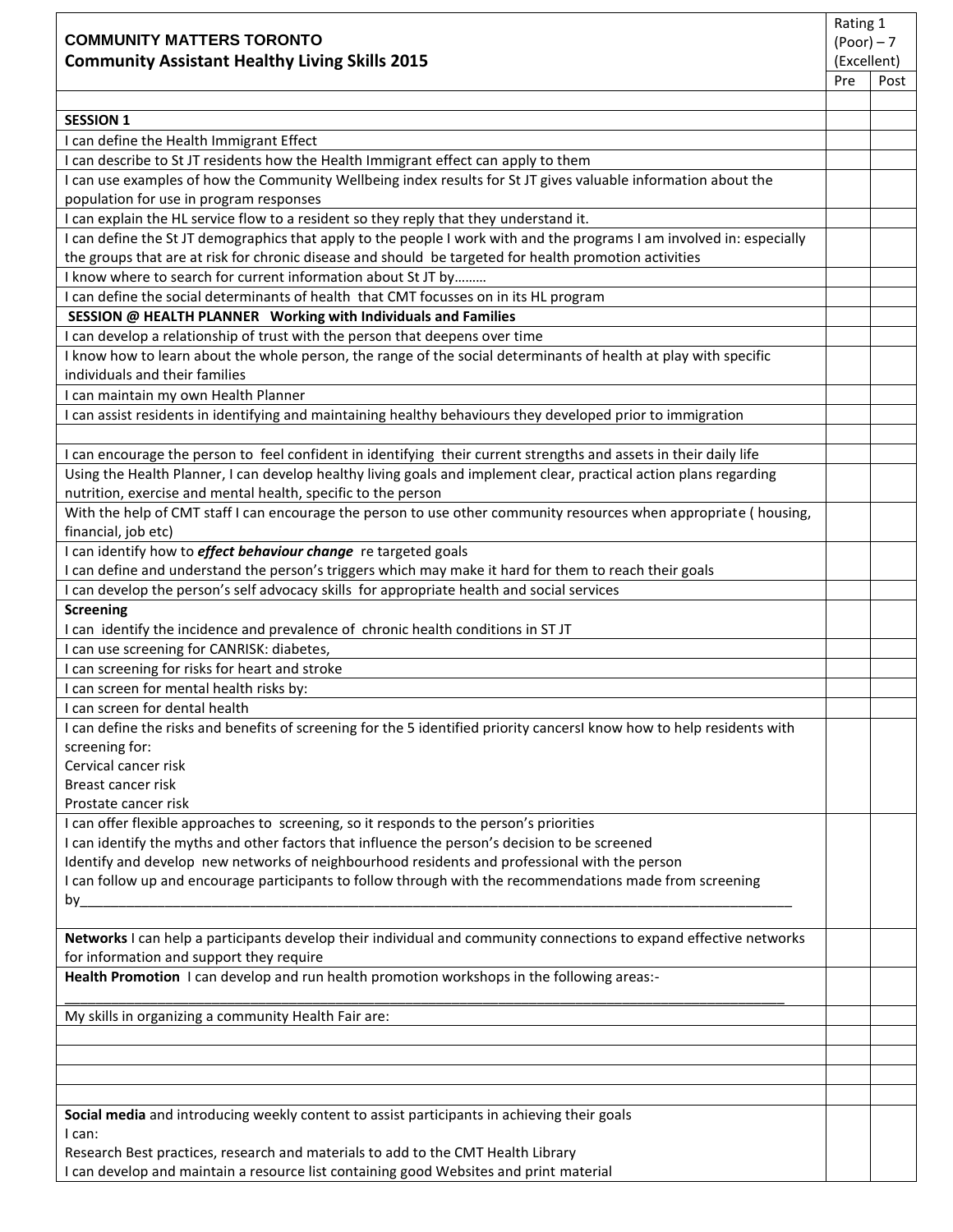| Develop health promotion material for Facebook                                                                                                                                                         |              |  |  |  |
|--------------------------------------------------------------------------------------------------------------------------------------------------------------------------------------------------------|--------------|--|--|--|
| Develop health promotion material for Twitter                                                                                                                                                          |              |  |  |  |
| Develop video health promotion material: script and storyboard ideas                                                                                                                                   |              |  |  |  |
|                                                                                                                                                                                                        |              |  |  |  |
|                                                                                                                                                                                                        |              |  |  |  |
| <b>Computer and Social Media Skills</b>                                                                                                                                                                |              |  |  |  |
| Upload pictures and videos on Facebook and Twitter                                                                                                                                                     |              |  |  |  |
| Use a tablet to show the Health library to residents                                                                                                                                                   |              |  |  |  |
| Word                                                                                                                                                                                                   |              |  |  |  |
| Excel                                                                                                                                                                                                  |              |  |  |  |
| <b>Power Point</b>                                                                                                                                                                                     |              |  |  |  |
| I can maintain the participant record by ensuing that the forms are completed and entered on the CMT database                                                                                          |              |  |  |  |
| Cultural Integration Some positive health practices from my culture include:                                                                                                                           |              |  |  |  |
|                                                                                                                                                                                                        |              |  |  |  |
| OUTREACH I can define neighbourhood resources in St JT :                                                                                                                                               |              |  |  |  |
| Shopping, use of public transit, use of 211, 311Childminding, day care and after school                                                                                                                |              |  |  |  |
| Employment                                                                                                                                                                                             |              |  |  |  |
| Citizenship                                                                                                                                                                                            |              |  |  |  |
| Housing: apartment living, legal rights                                                                                                                                                                |              |  |  |  |
| Family doctors in the area and how to find them                                                                                                                                                        |              |  |  |  |
|                                                                                                                                                                                                        |              |  |  |  |
| I can list area health resources in St JT such as:                                                                                                                                                     |              |  |  |  |
|                                                                                                                                                                                                        |              |  |  |  |
|                                                                                                                                                                                                        |              |  |  |  |
| I can identify various forms of community outreach to residents who would benefit from the program including set up                                                                                    |              |  |  |  |
| a screening table with all the relevant materials                                                                                                                                                      |              |  |  |  |
| The skills my neighbours in my building have are:                                                                                                                                                      |              |  |  |  |
|                                                                                                                                                                                                        |              |  |  |  |
| The major challenges residents in my building face are:                                                                                                                                                |              |  |  |  |
| I can encourage those who seem wary and works with other CMT people to reach out                                                                                                                       |              |  |  |  |
| <b>Physical Literacy</b>                                                                                                                                                                               |              |  |  |  |
| I can define PHYSICAL LITERACY                                                                                                                                                                         |              |  |  |  |
| I can describe the 7 stages of the Canadian Sport for Life Continuum                                                                                                                                   |              |  |  |  |
| I can define and Demonstrate 8 locomotor and Body Skills                                                                                                                                               |              |  |  |  |
| I can define and Demonstrate 3 Sending Skills                                                                                                                                                          |              |  |  |  |
|                                                                                                                                                                                                        |              |  |  |  |
| I can define and Demonstrate 2 Receiving skills                                                                                                                                                        |              |  |  |  |
| I can use proper safety procedures for children<br><b>Nutrition</b>                                                                                                                                    |              |  |  |  |
| I can define key elements of Canada's Food Guide                                                                                                                                                       |              |  |  |  |
|                                                                                                                                                                                                        |              |  |  |  |
| I can outline food substitutions that can be made given current shopping and cooking practices<br>I can read food labels and understand the impact of trans fat, salt and other additives              |              |  |  |  |
| Self-Help and support groups                                                                                                                                                                           |              |  |  |  |
| I can run social support groups to deal with social isolation, diabetes, heart stroke and cancer                                                                                                       |              |  |  |  |
| I can participate in specified, social support, nutrition work-shops and physical fitness activities                                                                                                   |              |  |  |  |
| I can conduct self-help groups on health related topics as they arise with participants                                                                                                                |              |  |  |  |
|                                                                                                                                                                                                        |              |  |  |  |
| Define and incorporate practical approaches to the use of cultural health practices<br>Research and bring to the team findings on Best Practices in delivering a culturally appropriate health program |              |  |  |  |
| Implement, evaluate and change programs as required                                                                                                                                                    |              |  |  |  |
|                                                                                                                                                                                                        | January 2015 |  |  |  |
|                                                                                                                                                                                                        |              |  |  |  |
| I can define the model and process of case management to be used by CMT                                                                                                                                |              |  |  |  |
| I know how to use consent forms and Form 14                                                                                                                                                            |              |  |  |  |
|                                                                                                                                                                                                        |              |  |  |  |
|                                                                                                                                                                                                        |              |  |  |  |